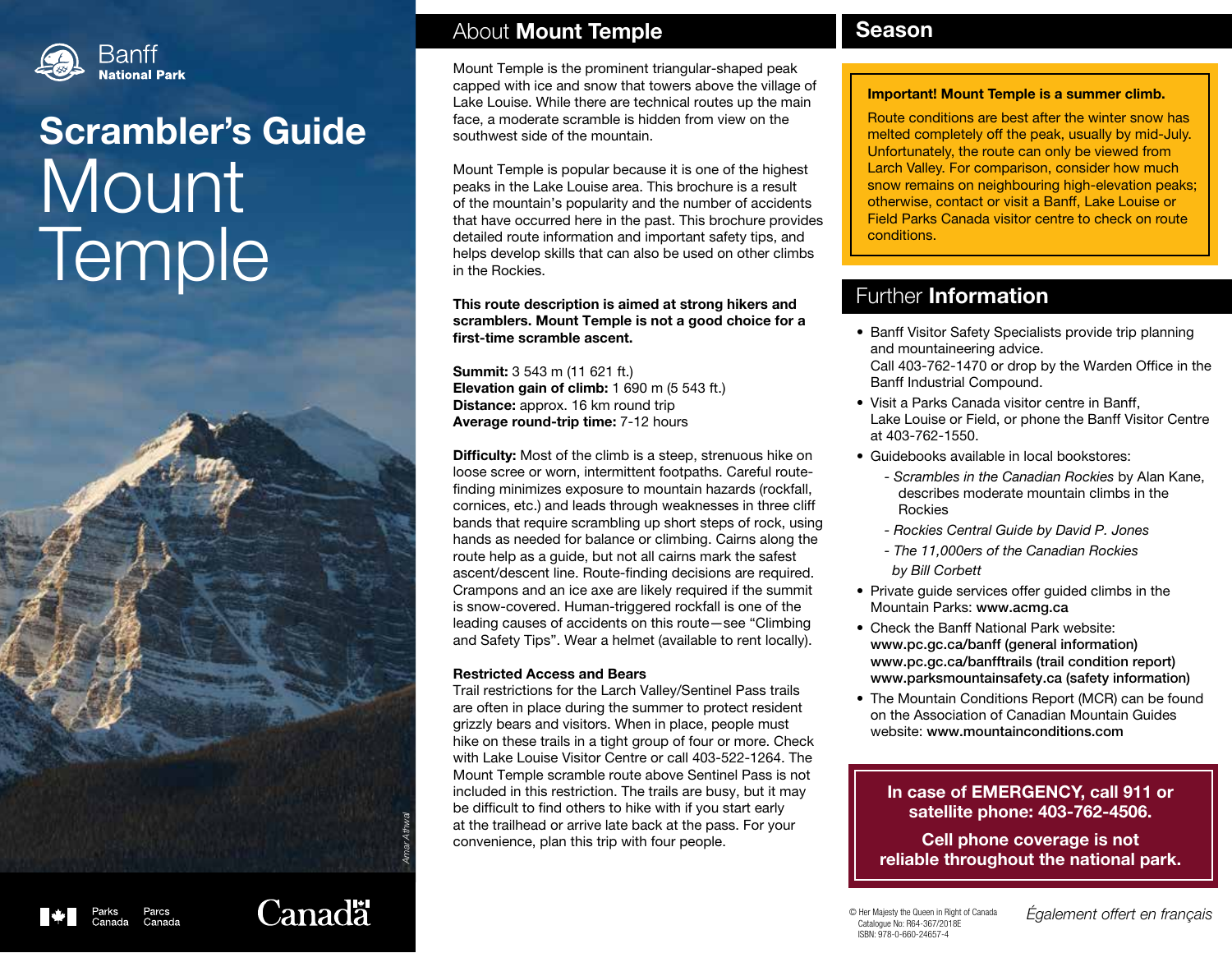# Climbing and Safety Tips

1. Tell a friend – Always leave a detailed trip plan with a reliable person. Include trip destination, expected time of return, vehicle description, license plate number, parking location and the Banff Dispatch phone number: 403-762-1470.

2. Start early – Take advantage of cool mornings for hiking and allow for the best chance to summit and descend before afternoon thundershowers develop.

3. Turn-around time – Plan the trip with enough time to return home before dark. Turn back at a set time regardless of whether or not the summit was reached.

4. Stay together – Parties that split up are one of the most common causes of problems that result in need for assistance. If your party must separate, make specific arrangements to reconnect.

5. Weather – Mountain weather changes quickly. It often snows here in the summer! Climbing a 3 500 m peak is the same as travelling to a different latitude and it could feel like winter. No matter what the forecast says, always carry a backpack with protective clothing—see "Gear List".

6. A matter of perspective – The further you stand back from a mountain, the more you can see. For a better view of the entire climb, study the route from a distance wherever possible. The Larch Valley meadows are a perfect spot for this.

7. Look back – After a long day, the way down always appears different. While ascending the route, make a conscious effort to look back and memorize landmarks for the way down. See [look back] reminders in route description.

8. Descent – Descend by the same route you climbed. Changing the line of the descent route by even a few degrees at the top of a mountain can lead you to totally unfamiliar terrain by halfway down.

9. Avoid shortcuts - Stay on route! Shortcuts in the mountains can lead to serious accidents.

10. Lightning – Summer electrical storms are common in the mountains. Lightning strikes and associated ground currents can be deadly. Lightning storms often occur on warm afternoons, and strikes are most likely to hit peaks, ridges, and prominent objects, such as climbers, on open slopes.

#### If you hear an approaching thunderstorm:

Descend immediately to the safety of lower elevations.

#### If caught in an exposed area by a thunderstorm:

- Go to a spot away from any dangerous drop-off.
- Crouch down so your head is below the surrounding terrain.
- Sit on your pack at a distance from any metal belongings.
- Keep your feet together and try not to touch the ground with any other parts of your body.
- Do not shelter under overhanging rocks or caves in an electrical storm. The current will pass through you as it grounds through the rock above and below.

11. Rockfall – Human-triggered rockfall is one of the leading causes of accidents on this route. To minimize exposure to this hazard:

- Travel in a cluster with other scramblers so any dislodged rocks do not gather speed and hit people below, or wait until other parties are no longer directly below/above you.
- Travel more slowly on the descent to avoid causing rockfall.
- Tell others if there are people below so everyone can be extra diligent and not cause rockfall.
- If a rock is dislodged, yell "Rock!" so people below move out of the way.
- Protect yourself:
	- Plan for short rests behind rock bluffs or faces, and longer rests near the ridge.
	- Cross gullies quickly and avoid travelling any distance in them.
	- Wear a helmet! (Available to rent locally).

# **Trailhead**

Parking is very limited at Moraine Lake. Parks Canada shuttles are available during the summer. Visit parkscanada.gc.ca/banfftransit or a Parks Canada visitor centre for details.

The trailhead for Mount Temple is located at Moraine Lake, near the Village of Lake Louise. Walk along the northwest shore of Moraine Lake past the lodge and take the trail leading up to Larch Valley. Then follow the route description illustrated on the other side of the brochure.



# **EMERGENCIES**

#### Out overnight

If, for any reason, your party is detained, be prepared to spend at least one night out. Always carry spare clothing and high-energy food. Summer nights at altitude can be cold and uncomfortable, but are seldom lifethreatening. If someone is injured, focus most of the group's resources on conserving that person's warmth and energy until help arrives.

#### **Accidents**

- If a serious accident occurs, respond with care—do not rush.
- Stabilize the injured person. Take measures to protect them from further danger. Provide them with shelter.
- If medical evacuation is required, call the emergency numbers below or send a person for help. Ideally, have someone remain at the scene to care for the patient. If you have a cellular phone, try it! It may work near the summit. Otherwise, descend to Moraine Lake Lodge to phone for assistance.
- Ensure the reporting person has all necessary information (exact location of patient, nature of injury and time of accident), and remembers details like car keys.

#### In Banff National Park, the **EMERGENCY NUMBER** is:

- 403-762-4506 (24hrs emergency only)
- or call 911 (request help for a mountain emergency in Banff National Park from Parks Canada's mountain rescue team)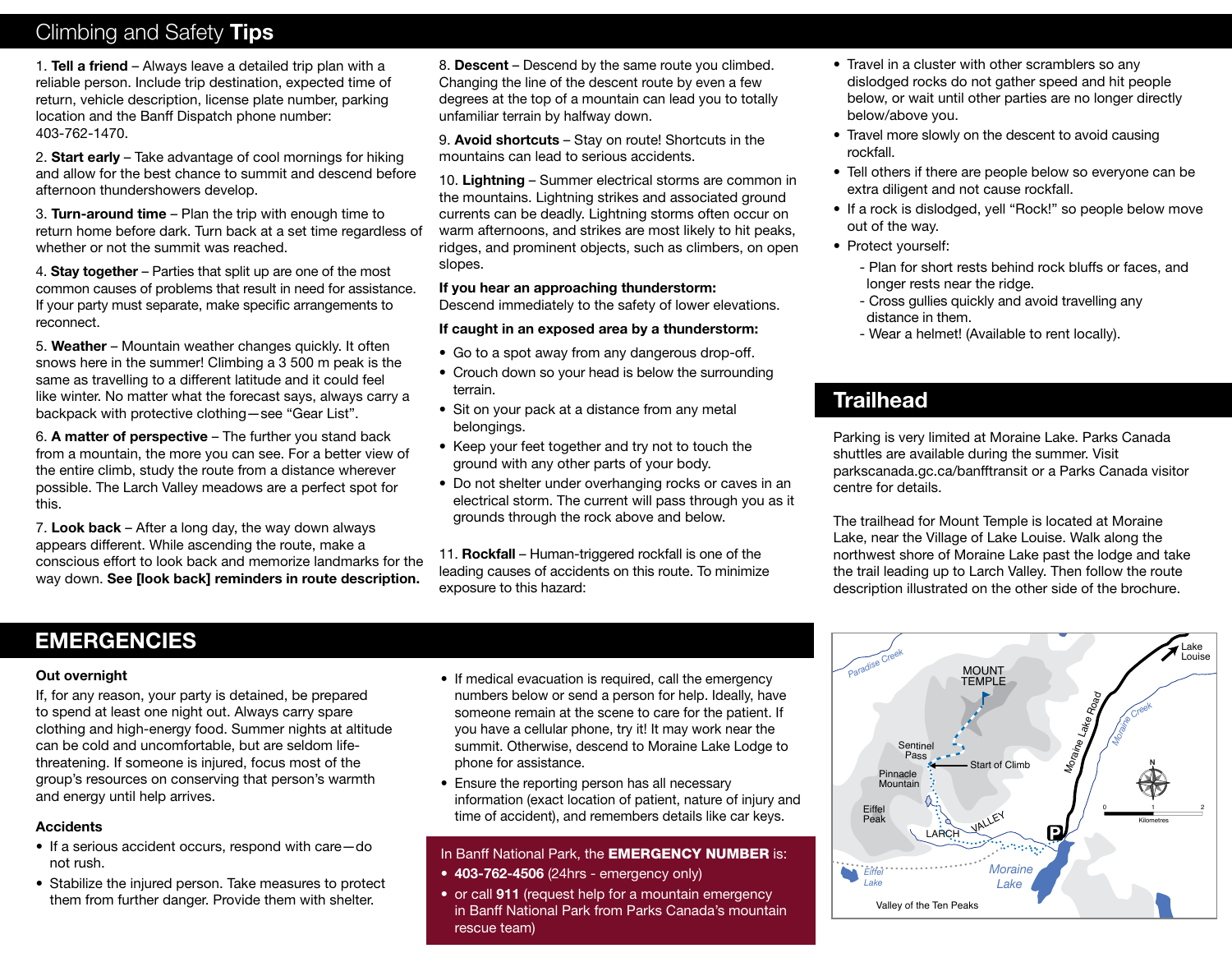